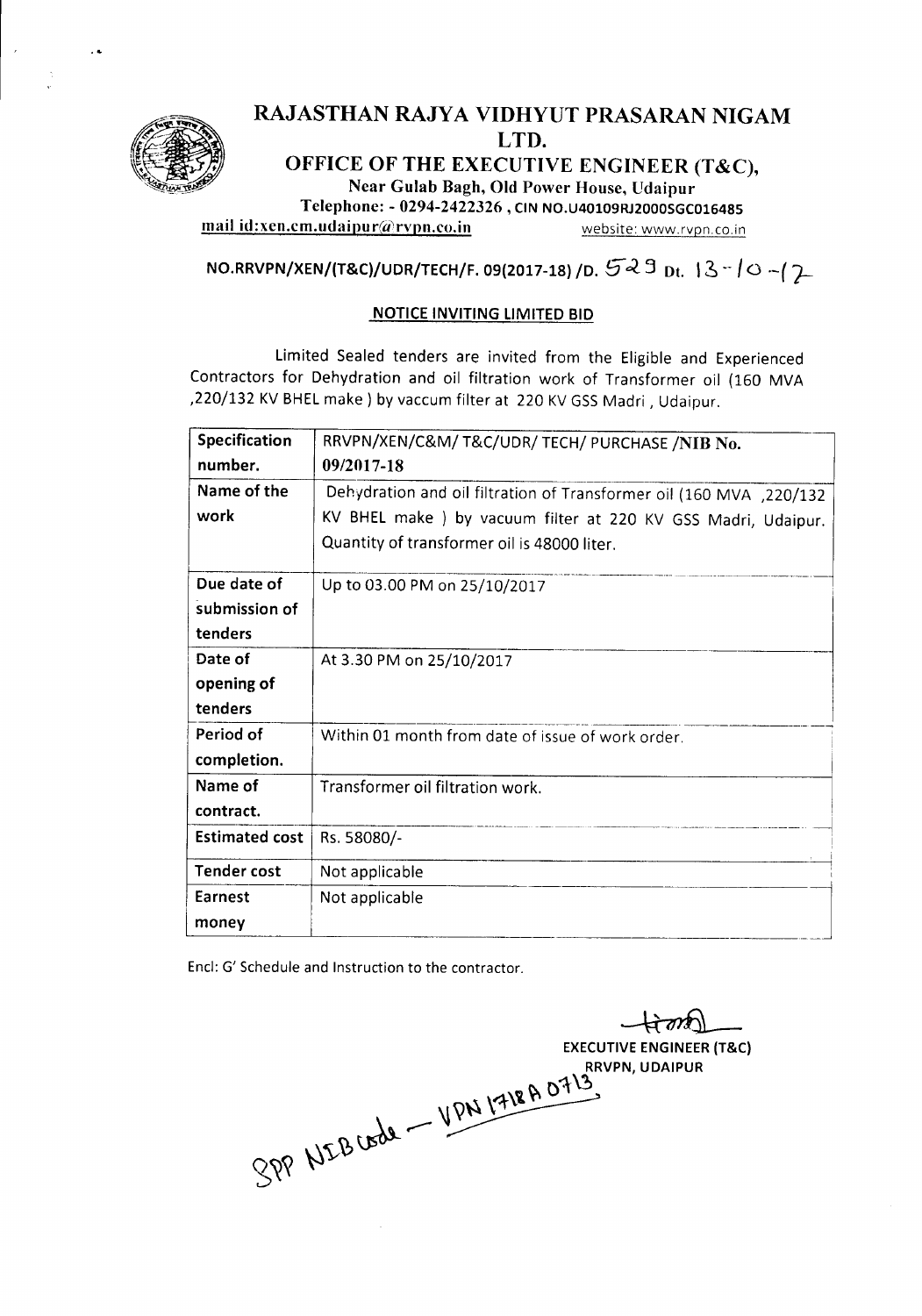# **RAJASTHAN RAJYA VIDYUT PRASARAN NIGAN** t.r.o, G- Schedule

# Name of Work: Filtration of Oil for 220/132 KV, 160 MVA Power Transformer at 220 KV GSS Madri.

| S.No.        | Particular                                                                                                                                                                                                                                                                                                                                    | Unit   | Quantity | Rate | Amount   |
|--------------|-----------------------------------------------------------------------------------------------------------------------------------------------------------------------------------------------------------------------------------------------------------------------------------------------------------------------------------------------|--------|----------|------|----------|
|              | Dehydration / Filtration and reconditioning of Transformner<br>Oil of 220/132 KV 160 MVApower transformer at 220 KV<br>GSS Madri by providing high vacuum filtration machine and<br>oil testing kit having 100 KV capacity as per norms and<br>testing thereof in presence of work in charge (Electricity<br>shall be supplied by department) | litres | 48000    | 1.21 | 58080.00 |
| <b>TOTAL</b> |                                                                                                                                                                                                                                                                                                                                               |        |          |      | 58080    |
| SAY          | Rs. Fifty eight thousand eighty rupees only                                                                                                                                                                                                                                                                                                   |        |          |      |          |

\* Rate has been taken on basis of CLRCOrder No 74 dt 15.04.15

Executive Engineer (T&C) RRVPNL, Udaipur

 $\epsilon$ .

ktM, Assistant Engineer -I (T&C) RRVPNl, Udaipur HQ Debari

 $\mathbb{O}(\mathcal{C})$ 

Donasser<br>Junior Engineu (180)<br>RUPN, Udoipur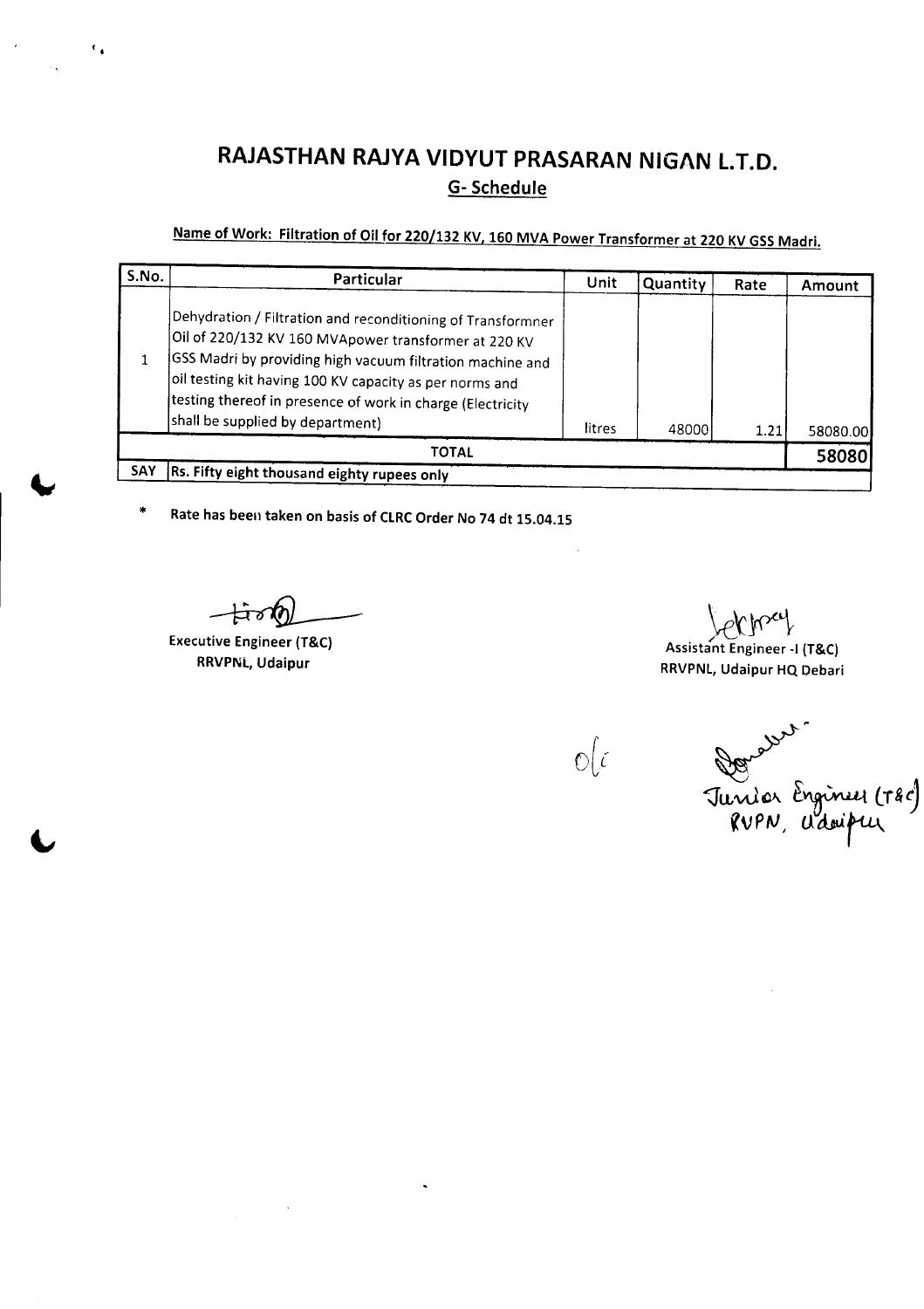## SECTION-I (Instructions for the tenderers)

#### INTRODUCTION:

 $t_{\rm e}$ 

L

1.01: The tenderers in his own interest is advised to read very carefully these instructions, the terms and conditions as incorporated in section-I, II, III before filling up of the tender forms. If he has any doubt about meaning of these specifications or any portion thereof he shall before submitting the tender may write/enquire about the same to/from the Executive Engineer(T&C), RVPNL, Udaipur before the specified date of opening of tender in order that such doubts(s) may be removed. Submission of the tender shall be deemed to be conclusive proof of the fact that the tenderer has acquainted him and is in agreement with all the instructions unless otherwise specifically indicated/ commented by him in his tender.

#### The whole procurement process will be governed by the Rajasthan Transparency in Public Procurement Act, 2012 and Rajasthan Transparency in Public Procurement Rules, 2013.

#### 1.02. FILLING OF TENDERS:

- a) Tenders shall be submitted in the form 'G' Schedule attached hcrew ith. fill up all the blanks in the tender form and the schedules and the specifications. The completed forms/ schedules shall be considered as part of the contract documents in the case of successful tender(s).
- b) No alteration should be made in the tender form/specifications and schedules. The tenderer must comply entirely with the specification and "G" schedules. Alternative proposals, if any, shall be clearly stated in the covering letter and shall accompany with copy of the tender.
- c) The tender and all accompanying documents shall be either in Hindi/English language and shall be signed by a responsible and authorized person. The name, designation and authority of the signatory shall be stated in the tender.
- d) Tenders should be filled in with ink or typed. The tender filled in by pencil or otherwise shall not be considered.
- e) All additions, alterations and over writings in the tender must be clearly initialed by the signatory in the tender.
- f) The tenderer must quote the prices strictly in the manner as indicated in the specification, failing which tender is liable for rejection. The rate/prices shall be written in words as well as in figures. Those must not contain any additions, alterations, overwriting, cutting or correction or any other marking. which may leave any room of doubt.
- g) The RVPN will not be responsible to accept any cost involved in the preparation or submission of tender. ',
- h) Any printed conditions on the tender shall not be accepted by the RVPN. The tenderer shall incorporate his condition, if any, in the covering letter. .L
- i) The tenderers should sign the tender form in the end of each page of the tender
- j) All tenders and accompanying documents and shall be addressed to the Executive Engineer (T&C), RVPN, Udaipur.  $\frac{1}{2}$
- k) The tenderer should sign the tender form in the end of each page.
- 1)Telegraphic/FAX/lnternet/E-Mail offers will not be considered/ entertained.

#### 1.03 EARNEST MONEY:-As the estimated cost is below Two Lacs no earnest money is required from tenderer as per purchase manual clause 25.4(iii)  $\overline{t}$

#### 1.04. DOCUMENTS TO BE ENCLOSED WITH THE TENDER:

- I. Each copy of the tender shall be accompanied with the following schedules. documents and the fact of their having been enclosed shall be indicated on the top of inner cover of the tender. The tender which is not accompanied by any or all of the following schedule. documents or is accompanies by incomplete Annexure /schedules is liable for rejection.  $\mathbf{h}^{\star}$ 
	- a. Earnest money as per clause No. 1.03 of this specification.
	- b. Techno commercial bid.

Ŷ,

 $\{x\}$ 

 $\widetilde{\mathcal{A}}$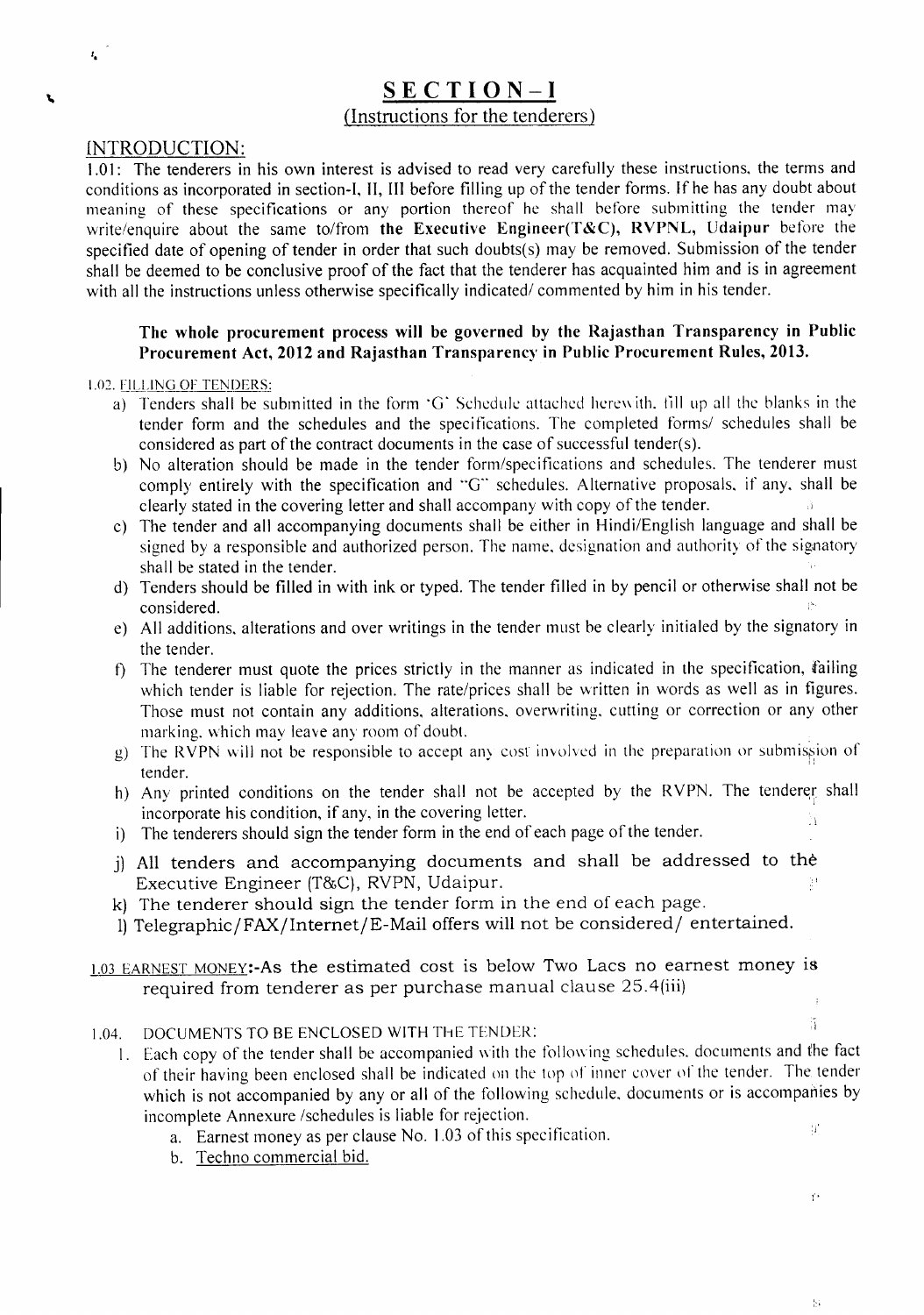- i. Details regarding qualification requirement along-with necessary supporting documents (in schedule I & IV)
- ii. Departure from specification (Technical and commercial in schedule II), deviation indicated elsewhere will be ignored.
- iii. Completion schedule in schedule III.
- iv. Other detailed information in the schedule or annexure wherever specified in section I to IV. c. Price bid:

Price may strictly be filled up in O-Schedule.

## 1.05. RECEIPT AND OPENING OF TENDERS

- a) Sealed/gum pasted covers. in which tenders are enclosed, shall be delivered in the office of the Executive Engineer (T&C), RVPNL, Udaipur not later than 3.00 PM on the date specified in the notice inviting tender. Tender shall not be accepted after the time and date so fixed and will be returned un opened to the tenderer. The tender will be opened in the office of the Executive Engineer (T&C), RVPNL, Udaipur on 3.30PM on the prescribed date in the presence of such tenderers or their authorized representative who may be present.
- b) If the date fixed for opening of the tenders is declared public holiday the tenders shall be received and opened on the date on which office reopen after such holiday on the timing as indicated above.

## 1.06. VALIDITY OF OFFER:

Tenders shall be valid for minimum period of 120 days from the date of opening the tenders. The tenders mentioned as shorter validity period than specified are likely to be ignored.

## 1.07 SIGNATURE OF THE TENDERERS:

The tender must contain the name, designation and place of business of the person (s) making the tender and must be signed by the tenderer with his usual signature. Tender by a partnership firm must be furnished with full names of all partners and be signed with the authorized representative indicating the signature and designation of the person signed with the legal entity of the corporation/company by the Chairman/Secretary or other persons authorized to bind the company/corporation in the matter.

## 1.08 RATES/PRICES:

The rates for the material/work should be quoted as per the form 'G' schedule attached.

a. Tenderer must quote prices per unit for execution of the work at the work site including of labour charges and all type of taxes, duties, levies etc and other charges if any. The prices quoted should be firm in all respect and independent of any variation on account of any reason till the completion of the work as per order.

b. The price shall remain valid till completion of the work.

c. The prices quoted should be inclusive of transportation of material. The transportation also includes the loading, weighting ,stacking& unloading and insurance of material.

C. No representation for enhancement of rates once accepted will be considered.

## 1.09. TAX:

(I)ln accordance with the scope of work this is a labour contract of transportation of material hence no Sales Tax/V AT shall be levied. However any tax including Labour welfare cess on such labour contract as applicable shall be to the contractors account.

(II) The Service Tax, if levied, shall be to the contractor's account. RRVPNL shall have no liability on this account.

(III) The INCOME *TAX* shall be deducted as per prevailing rules/regulations.

## 1.10 QUANTITY:

- a) The quantity of material /work as indicated in the accompanied 'G' schedule is only provisional and the purchaser (RVPN) reserves the right of revising the same at the time of placing the order to any extent.
- b) The purchaser also reserves the right to split the quantities and entrust the order for the specified work/supply of material to two or more tenderers .The tenderers shall agree to accept the order placed on him at the rates/ prices mentioned in his tender and accepted by the purchaser. Also the

, .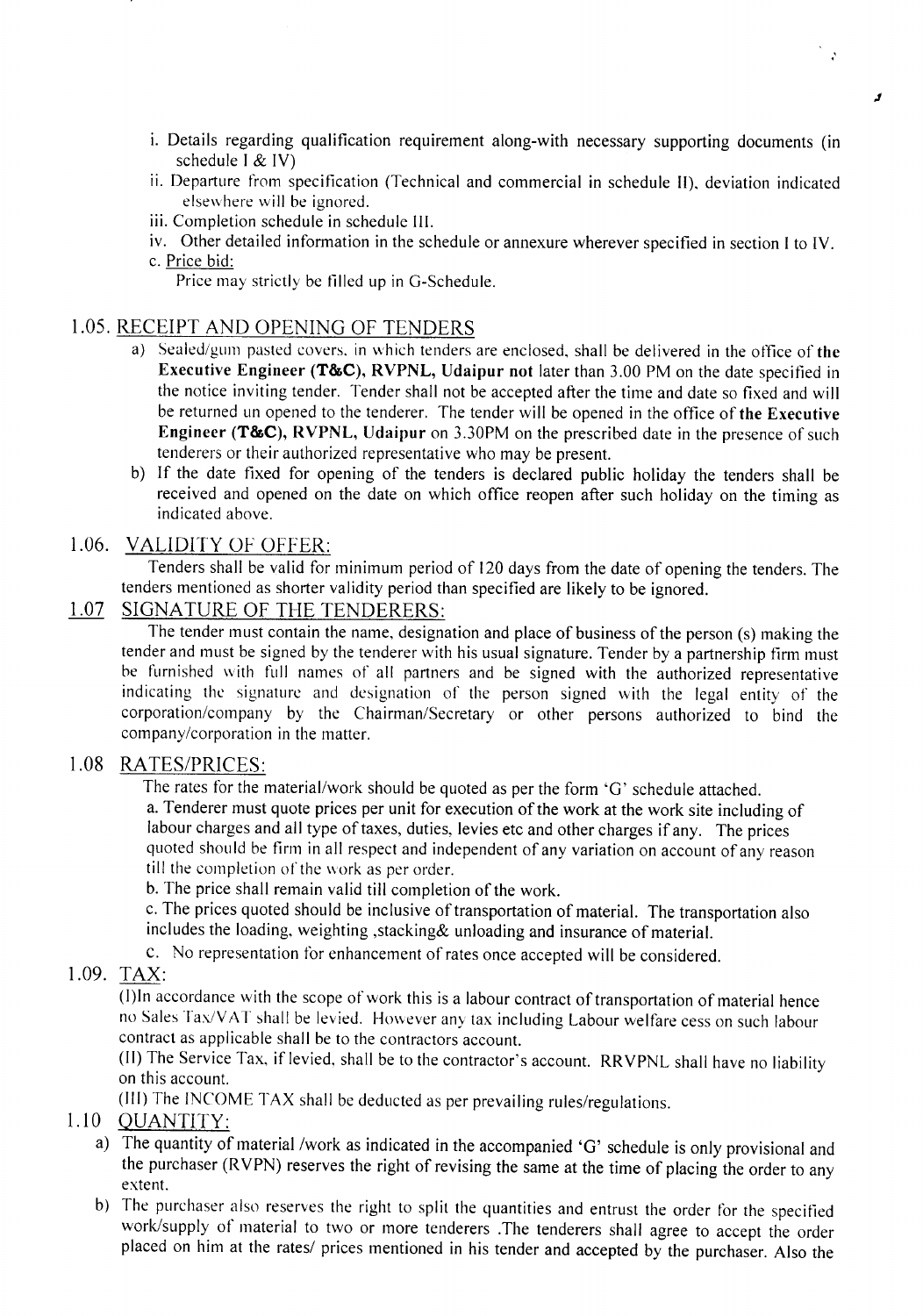incomplete work shall be got executed / completed at the risk and cost of the unsuccessful tenderer /contractor.

## 1.11 COMPLETION PERIOD:

The work/supply should be completed within 30 days from the date of issue of order ., failing which a penalty equivalent to 0.5% per week or part thereof limited to maximum 10% shall be levied on the remaining work. The period for which work held up due to departmental reasons shall not be counted in the completion period.

## 1.12 GENERAL:

"

 $\mathcal{L}^{\text{eff}}$ 

(a) Purchase of copy of the specification by the tenderer is essential for consideration of his tender. Only one tender will be accepted against each copy of the spec ification purchased. The copy of the specification is not transferable. The value of tender form once sold cannot be refunded under any circumstances.

(b.) The purchaser does not bind himself to accept the lowest or any tender or any part of tender and shall not assign any reasons for the rejection of any tender or a part thereof.

(c) The tenderer shall treat the details of the specification or the tender document as private and confidential and these shall not be reproduced without the written authority of the purchaser.

(d) The fact of submission of a tender to the purchaser shall be deemed to constitute an Agreement between the tenderer and the purchaser, where such tender shall remain open for acceptance by the purchaser and tenderer shall not have option to withdraw his offer impair or derogate the same. If the tenderer be notified during the validity of tender, that his tender is accepted by the purchaser, he shall be bound by the terms of agreement until and unless formal contractiof the same tender has been executed between him and the purchaser in replacement of such agreement.

- (a) The successful tenderer shall have to execute contract document/agreement for the proper fulfillment of the contract. This shall be done by him within 15 days from the date of work order and before commencing the work. The expenses of completing the agreement shall be borne by him and he shall furnish such executed stamped agreement (in triplicate) free of charge. Delay in execution of contract agreement and delay in depositing of security deposit within stipulated period unless otherwise agreed by purchaser shall constitute breach of tender/contract and shall make the tenderer liable for being declared defaulter.
- (b) Any action on the part of the tenderer to revise the price/prices in his own interest after opening of the tenders may result in rejection of the tender and also debarring him from submission of tender to the Nigam at least for one year. '

## 1.13 OTHER TERMS:

 $\mathcal{A}^{\text{L}}_{\text{L}}$ 

 $\frac{5}{2}$  $\mathbf{I}$ 芸  $\bar{\rm H}$  $\mathbf{I}_{\mathbf{f}_i}$ ۰,

-,

 $\frac{1}{2}$ 

1.All non-judicial stamp paper submitted should be duly attested by notary public along-with Notary ticket. In the set of the set of the set of the set of the set of the set of the set of the set of the set of

-~

EXECUTIVE ENGINEER (T&C) RVPNL, UDAIPUR

 $\leftrightarrow$  100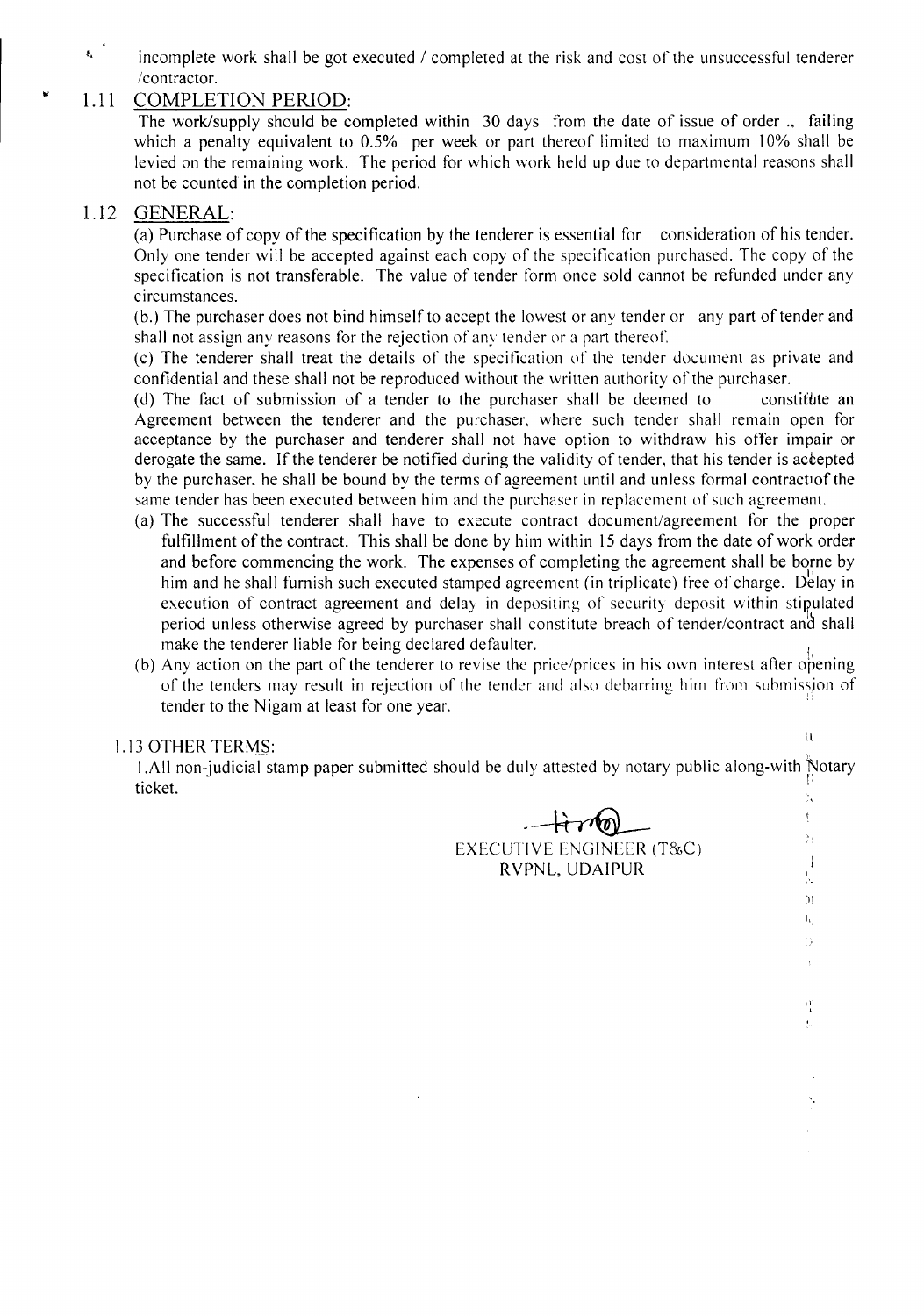## **SECTION-II**

 $\mathcal{F}$ 

## GENERAL CONDITIONS OF CONTRACT:

 $\frac{1}{2}$ 

2.00. Not withstanding any thing contained to the contrary in the specification or tender or any subsequent exchange of correspondence, these general conditions of contract shall prevail and shall be binding upon the contractor and any change or variation, expressed or impressed, whatsoever, made in the said general conditions shall not be valid for operation unless expressly sanctioned by the Nigam. The contractor shall be deemed to have fully informed himself and shall have specified knowledge of the provisions of the General conditions of the contract herein.

2.01 DEFINITIONS: In constructing these general conditions of contract and specification the following words shall have the meaning herein assigned to them unless there is anything in the subject of context inconsistent with such construction.

- i) PURCHASER: Shall mean RRVPNL or RVPN or Nigam represented by the CMD and shall include his Legal personal representatives. successors / assignees and any officer(s) of the Nigam performing the duties/ functions of the purchaser. The CMD shall mean the Chairman & Managing Director, Rajasthan RajyaVidyutPrasaran Nigam Ltd., Jaipur.
- ii) TENDERER: The "Tenderer" shall mean and include one or more persons or any firm or any company or Body incorporates who has submitted the tender in response to "Invitation of Tender".
- iii) CONTRACTOR: shall mean the tenderer whose tender has been accepted by the purchaser and shall include tenderer heirs, legal representatives, successors, and assignees approved by the purchaser.
- $iv)$  CONSIGNEE: Shall mean and include any officer/official of the RRVPNL who is assigned by the Executive Engineer (T&C), RVPNL, and Udaipur for performing the duties of consignee, Engineer In charge of the work order.
- $\underline{v}$  THE ENGINEER: shall mean the Executive Engineer/Assistant Engineer of RRVPNL or any other Engineer or Officer for the time being or from time to time duly authorized and appointed by the purchaser or by any competent authority to act as Engineer or Inspector for the purpose of the contract. In case where no such Engineer has been so appointed. the word "Engineer" shall mean the purchaser or his duly authorized representative.
- vi) PLANT: shall mean and include the plant and material to be provided and work to be done by the contractor under the contract.
- vii) CONTRACT: shall mean the contract established between the purchaser and the contractor/supplier and include the instructions to the tenderers, general conditions, specification, price schedules and drawings in terms of tender, covering letter, letter of intent and schedule of prices and other related documents.
- viii) SPECIFICATION: shall mean the specification, specific conditions annexed to these general conditions and the schedule of rates (if any), and also any other specifications mentioned in the contract or otherwise incorporated from time to time.
- $\overline{h}$  MONTH & WEEK: Month shall mean a period of 30 days and week means a period of SEVEN DAYS.
- $\underline{x}$  CONTRACT PRICE: shall mean the sum named in or calculated in accordance with the provisions of the contract/work order and any amendments thereto.
- xi) WRITING: shall include any manuscript. type written or printed statement under or over signature or seal as the case may be. Words importing person shall include firm, companies, corporations and other bodies whether incorporating or not. Words importing the singular only shall also include the plural and vice versa where the context requires.
- xii) ENGINEER INCHARGE OF WORK: In charge of work shall mean and include the Executive Engineer. Assistant Engineer. Junior Engineer or any other officer performing the duties of Engineer at the work site.
- $\frac{xiii}{xiv}$  SUCCESSFUL TENDERER: shall mean the tenderer whose tender has been accepted.<br> $\frac{xiv}{xiv}$  THE SITE: shall mean place or places named in the contract and shall include, where a
- THE SITE: shall mean place or places named in the contract and shall include, where applicable the lands and buildings upon/ in which the work is to be executed.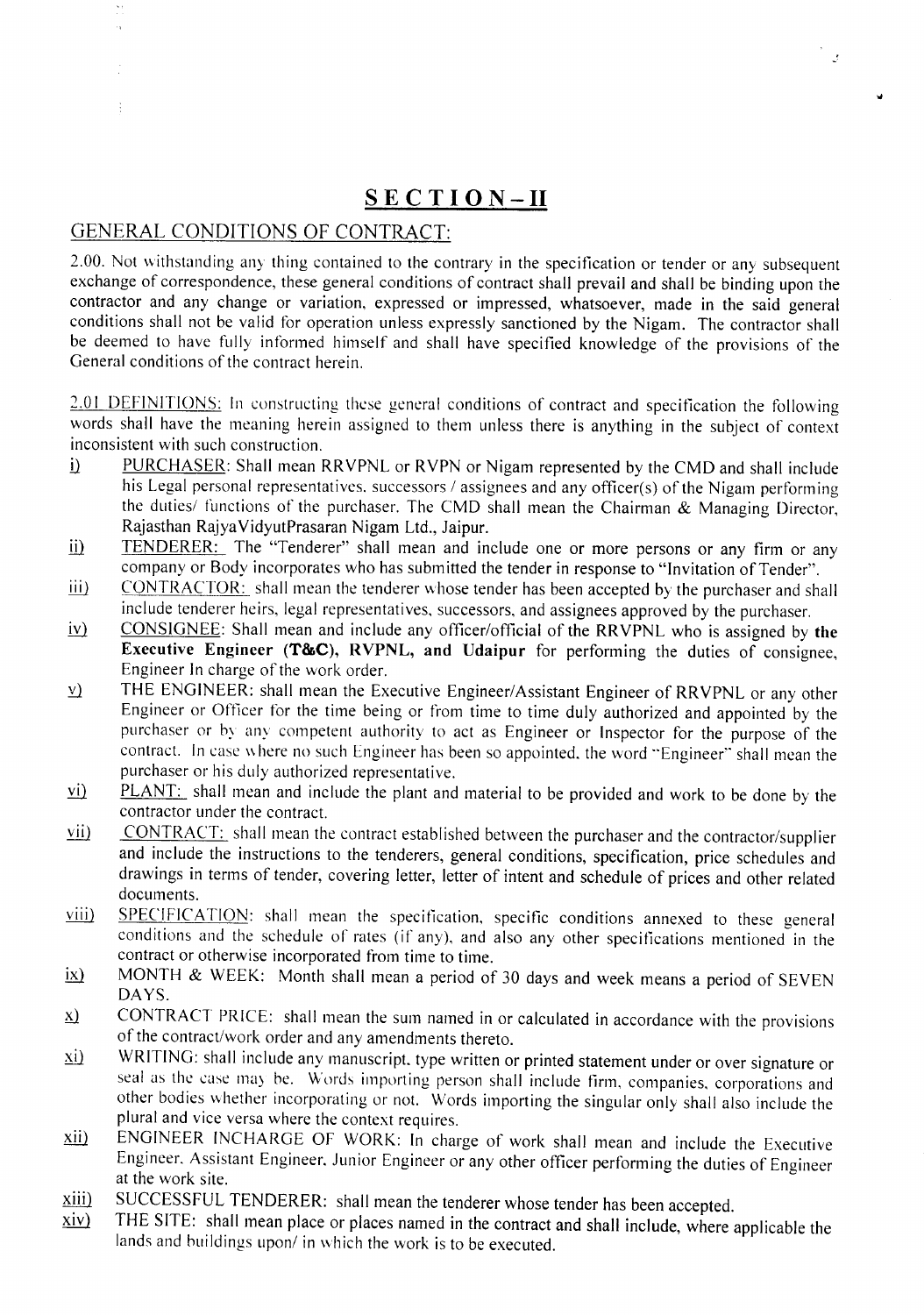$\mathbf{M}$  THE PLACE OF DELIVERY: shall mean the place of delivery at which the contractor is responsible to deliver the material/execute the work at the contract prices.

2.02 CONTRACT AGREEMENT: The supplier /contractor and purchaser shall as soon as possible, unless otherwise mutually agreed upon enter into a said agreement for the proper fulfillment of the contract. The expenses of completion and stamping of the agreement shall be paid by the supplier /contractor.

### 2.03 SUBLETING AND ASSIGNMENT:

The supplier/contractor shall not sublet the supply or work without the previous consent in writing of the purchaser to their party and shall not transfer or assign the contract or a part thereof or interest therein or benefit or advantage whatsoever, provided never the less that any such permission granted to the supplier/contractor shall not relieve him from any obligation, duty or responsibility under the contract.

#### 2.04 TERMS OF PAYMENT:

*(A)* The payment shall be made as under through Accounts Payee cheque after execution of the contract Document and furnishing Security deposit as per the relevant clause: -

- I. 90% payment of the cost of each consignment/work executed shall he arranged through the Accounts Officer (T&C), RRVPNL, Udaipur on suhmission of bill in triplicate to the consignee/ Engineer In charge of the work and after completing the contractual formalities.
- ii. Balance 10% payment shall be kept as Misc. deposit, which shall be refunded after 3 month of completion of all the supplies/ work and accepted by the Engineer In charge subject to satisfactory performance of the work done and submission of complete MAS Accounts. The payment will be made only after a material account statement of items received and used or returned to stores is settled and on furnishing of 10% Performance Bank Guarantee as per Clause No. 2.29. Any discrepancy in the quantities shall have to be made good by the contractor or recovery of its costs shall be affected at double the issue rate while setting the balance payment. Before claiming 90% payment, the following documents are required to he furnished  $\alpha$ 
	- (a) Agreement bond.
	- (b) CPF Schedules of the workers of the contractor or registration certificate of the firm/contractor with the RPF Commissioner and monthly statement of depositing the CPF of his employees with the PF Commissioner as per Clause No. 2.07.

J. ą.

à.

ħ

#### 2.05: PRICES:

a. The tenderer must quote prices per unit for execution of the work and the work site inclusive of labour charges and all type of taxes, duties, levies, etc. and other charges, if any. The prices quoted should be firm in all respect and independent of any variation on account of any reason till the completion of the work as per order. The contract of the contract of the contract of the contract of the contract of the contract of the contract of the contract of the contract of the contract of the contract of the contract of the contract of the

b. The price shall remain valid till completion of the work.

c. The prices quoted should be inclusive of cost of transportation of line & structure material which also includes the loading and unloading of stucking of material.

d. No representation or enhancement of rates once accepted will be considered.

## 2.06: EMPLOYEES PROVIDENT FUND:

The contractor shall have to submit every month that he is an establishment covered under Employee Provident fund and Misc. provisions Act 1952 and is having a separate code No. with the Provident fund commissioner and also that the provident fund contribution in respect of all the employees employed by him along-with with employers shares of contribution etc. is being deposited with the Provident Fund authorities and shall also submit certified photo copies of challan of deposit. In absence of above the contractor shall be liable to deposit employees as well as employers contribution and other charges in respect of all the employees engaged by him for the said work with the Nigam along-with the details of employees, their names and the amount of contribution as per Nigam's CPF rules every month. In case of failure, Nigam shall be entitled to deduct 16% amount from his bills. The form no.2 & 6 (CPF & FPF) shall also have to be attached by the contractor along-with his running/ final bills.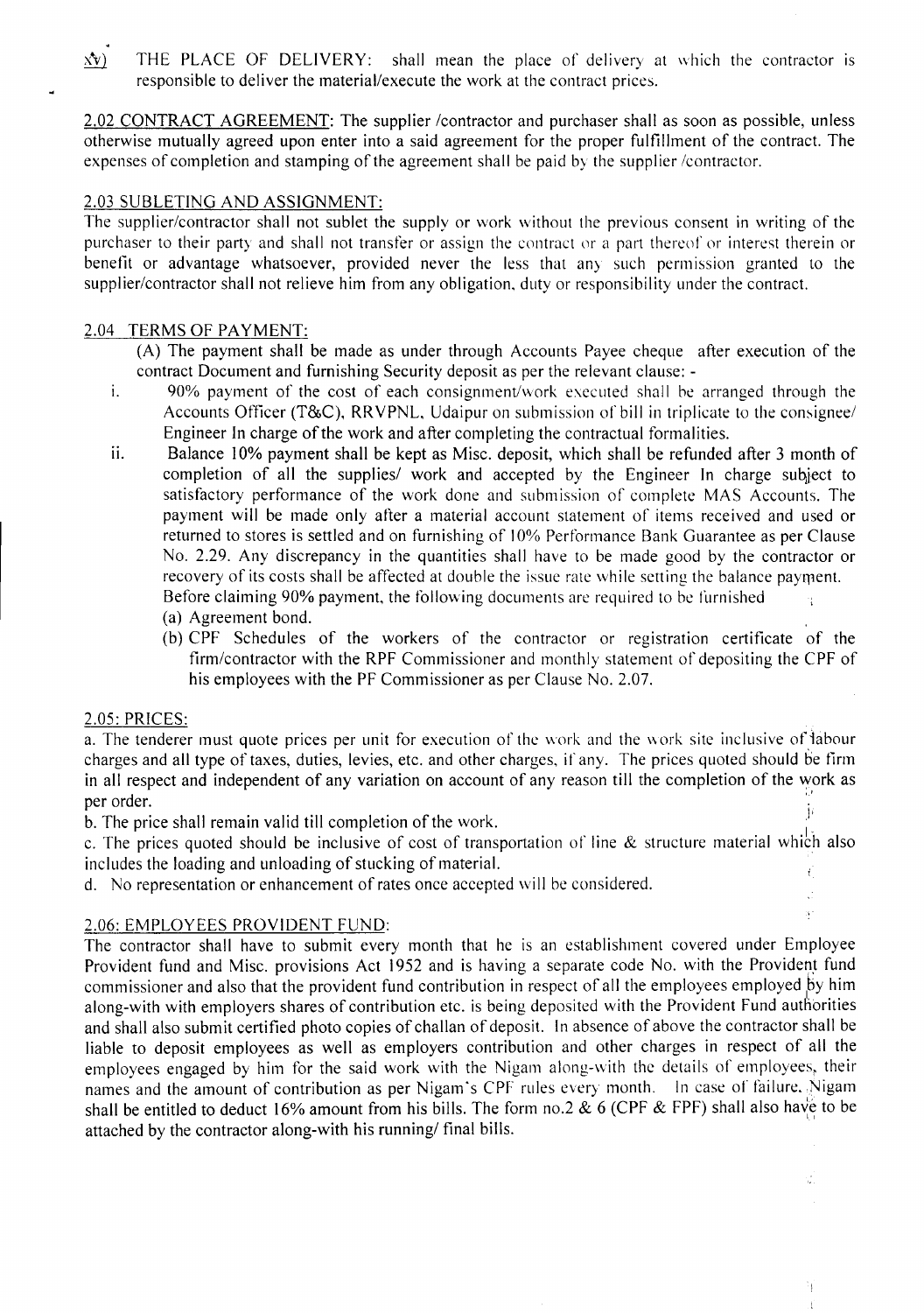## 2.07: METHOD OF MEASUREMENT

(a) No Kilometer measurement shall be made at site in respect of transportation these measurement shall be bases on the weight in MT.

 $\mathcal{P}$ 

## 2.08: GUARANTEE:

 $\overline{1}$  (  $\frac{1}{2}$ 

٦ĵ

The Transportation work will be covered under guarantee period against any defects arising from workmanship upto a period on which the work is completed in all respects and handed over for operation and material account is settled to the satisfaction of the RRVPNL.

## 2.09.TRANSPORTATION OF MATERIAL:

Measurement shall be taken on the weight in MT. The payment shall be made as per the weight of material transported (in  $MT$ )

## 2. I0: INsPECTION:

The material is to be transported should be as per the requirement intimated by the officer Incharge / consignee nominated by the Nigam.

## 2.11: MOTOR VEHICLE ACT:

All the transportation work(s) covered by the contractor shall be in accordance with the Motor Vehicle Acts in force with the latest amendments and Rules made thereunder.

## 2.12: LEGAL. LIABILITY:

The contractor shall be liable for legal complications, which may crop up during the course of execution of their contract.

## 2.13: FINANCIAL LIABILITY:

The contractor shall also be responsible for financial liability, which may accrue to him of his personnel and Nigam Personnel during the course of contract. The contractor shall also be liable to pay any statutory taxes / levies and duties etc. of the state/ central Govt. which may accrue during the course of contract or in future related to the contract.

## ~.14: GENERAL LIABILITY:

The contractor shall be liable for any damage, theft, missing of his own equipments and materials as well as to the Nigam's material and equipments during the course of execution of the work.

## 2.15: CHANGE OF NAME OF THE TENDERER/CONTRACTOR:

At any stage after tendering the Nigam shall deal with the contractor only in the name and at the address under which he has submitted tender. All the liabilities/responsibilities for due execution of the contract are of the contractor.

## 2.16: DEDUCTION FROM CONTRACT PRICES:

The amount of all cost/damage or expenses or other sums which under a particular contract shall be payable by the contractor and shall be deducted from the contractors amount due or becoming due under any other contract with out prejudice to the Nigam's right to recover the same by ordinary process of law.

## 2.17: CONTRACT DOCUMENT AND AGREEMENTS:

The order placed under this specification shall be governed by the terms and conditions as incorporated in this section of the specification as well as instructions to tenderers and as given in the purchase order and its annexure). The terms and conditions as specified in the section I, II, Ill, if differ from the terms as indicated in the purchase order and its annexure(s) the later

Shall prevail. The contract shall for all purposes be construed according to the laws of India and subject to jurisdiction of courts in Rajasthan only. For the due fulfillment of the contract, the contractor shall execute an agreement. in triplicate. in the prescribed form (to be obtained from the purchaser) on non-judicial stamp paper of worth Rs. 500/- or as per stamp duty applicable of Govt. of Rajasthan. Such agreement shall be executed and signed by the competent authority of the contractor on each page with seal thereof. The original copy is only to be executed on the stamp paper. The remaining two copies may be executed on simple paper. Such complete agreement form along-with the contract documents shall be required to be returned to the purchaser within a period of 15 days from the receipt of order duly signed on the each page. The contract documents shall mean and include the following:

- I. Contract agreement.
- 2. Purchase order and its annexure
- 3. Terms and conditions of the specification
- 4. Instructions to tenderers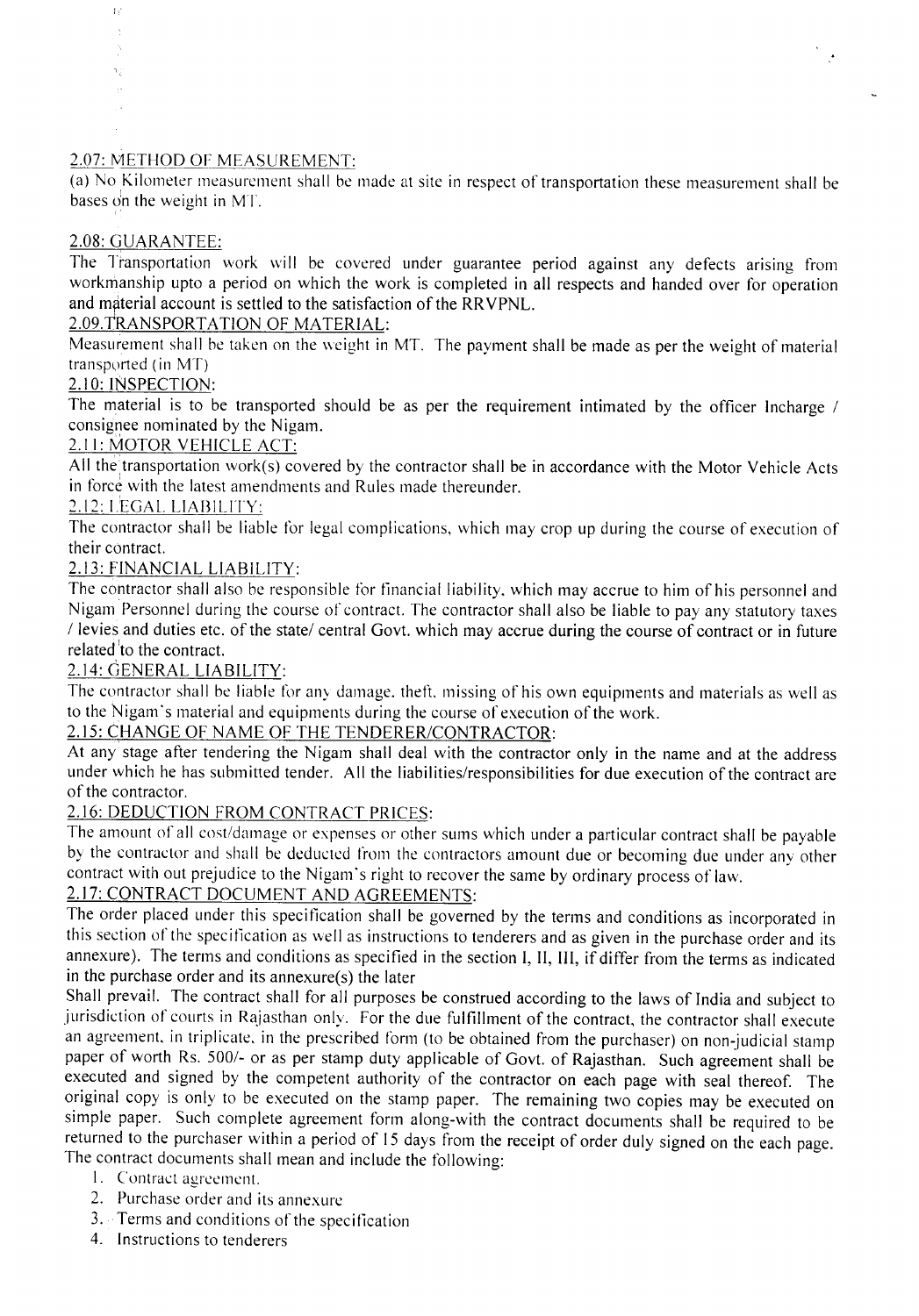~ 5. General conditions of contract of the specification Section-It (A). Section III and Section IV.

The charges in respect of vetting  $\&$  execution of the contract shall be borne by the contractor. The contractor shall be furnished with an executed counterpart of the agreement.

## 2.18:T&P

You shall arrange all type of tools required during the transportation work at your own cost. The amount of insurance cover for T&P items shall be intimated separately.

## 2.19: SAFETY MEASURES:

The contractor shall follow a safe method of working so that there is no damage to the Nigam's material and also no injury to any of his workers. The contractor shall be fully responsible for his workers and RVPNL not be responsible for any type of accident minor or fatal to any person at work's site. Staff insurance charges if any, shall be borne by the contractor.

## 2.20: DAMAGE TO NIGAM'S MATERIAL:

The contract will be responsible for safe custody of material at site so as to avoid any chance of damages/theft to Nigam's material/installed property. The loss shall be recovered from the contractor. You will be responsible for safe custody of all the tower material as well as line material issued by the Nigam for the work till taking over the towers/line by the Nigam after completion of work. You will have to make good the losses/damages accrued to the material while in your possession.

### 2.21: DISPUTE:

All disputes. differences and questions whatsoever arising between the purchaser and supplier/contractor upon or in relation to or in connection with the contract shall be deemed to have arisen at Udaipur and no courts other than the court in Udaipur shall have jurisdiction to entertain or try the same.

### 2.22: FURTHER CORRESPONDENCE:

All correspondence pertaining to the purchase/work order in respect of any clarification required on the terms and conditions etc. should be addressed to the Executive Engineer(T&C)/Superintending Engineer  $(T&C)$ , RRVPNL, Udaipur.

## 2.23: COMPLETION PERIOD

The work should be completed within a period of 30 days from the date of issue of order. failing which penalty equivalent to 0.5% per week or part thereof limited to maximum of 10% will be imposed on the remaining work. The period for which work held up due to departmental reasons shall not be counted in the completion period..  $\mathfrak{Z}$ 

## 2.24: CANCELLATION OF ORDER

- i) Order placed can be cancelled as per the decision of in consultation with AO (T&C). RRVPNL, Udaipur or as per applicable provisions from time to time.
- In case of failure to complete the work within the completion period then the Executive Engineer (T&C), RVPNL, Udaipur/Superintending Engineer(T&C), Udaipur shall be at liberty to cancel the order and forfeit firm's EMD and SD. ii)

,

 $\mathfrak{g}_\mathbf{L}$ 

\'

ė,

## *2.25:* ACCEPTANCE OF ORDER

The acceptance of the order shall be intimated to the Executive Engineer (T&C), RVPNL, Udaipur $\gamma_{\text{M}}$ 7 days of the receipt of the order failing which it will be presumed that the terms & conditions incorporated in the order are accepted to the supplier.

## 2.26: PERFORMANCE GUARANTEE:

In order to ensure compliance of the provisions contained in clause No.2.0S above the successful contractor irrespective of his being a registered vendor with RRVPNL or not shall be required to furnish a performance bank guarantee after completion of work and before claiming balance 10% payment from any scheduled bank for an amount equivalent to the 10% of the contract value on Non judicial stamped paper of Rs. 100/duly authenticated either by the Ist Class Magistrate or Notary public or directly confirmed by the issuing bankers.

2.27 INCHARGE OF WORK:<br>The AEN-I (T&C) Udaipur, HQ Debari under the control of Executive The AEN-I (T&C) Udaipur, HQ Debari under the control of Executiv **Engineer(T&C),RVPNL, Udaipur** shall be the officer In-charge of the work. He will give the layout, supervise the work and verify the bills of the contractor and attend all other matters pertaining 'to this contract.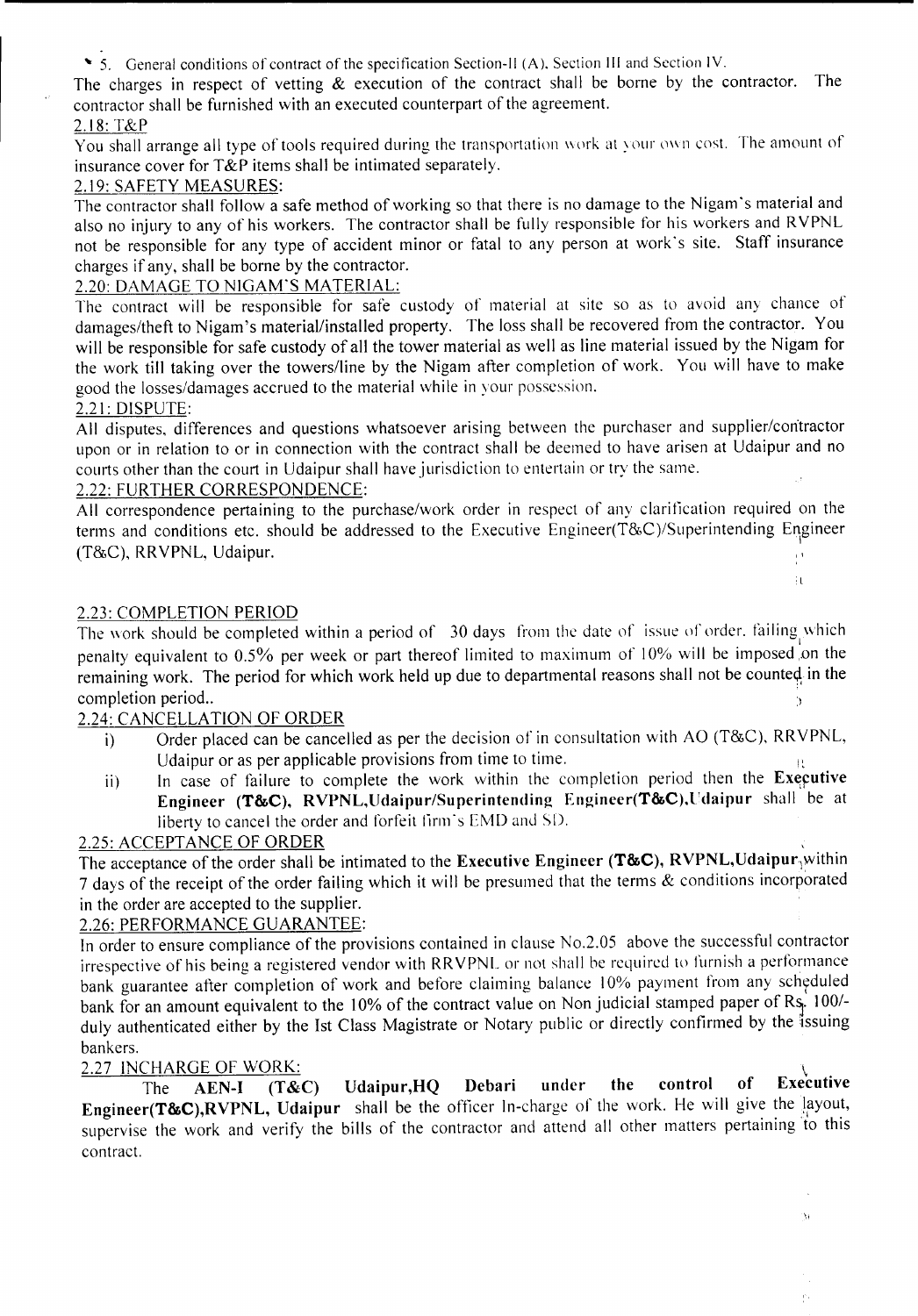## 2.28: SIGNING OF AGREEMENT:

 $\bar{t}$ 

You will be required to execute an agreement on the Non Judicial stamp paper worth Rs. *5001-* in the prescribed Performa before commencement of the work.

## 2.29: REQUIREMENT OF *ITCC/STCC:-*

Submission of ITCC/STCC will not form the part of the contractual formalities and the same will not be insisted lor releasing payment of supply bill. However. in cases where notices are received by the Nigam from commercial Taxation *1* Income Tax department for effecting recovery from the bills of the finn. the same shall be affected as per rules.

> $-$ frony) EXECUTIVE ENGINEER (T&C) RVPNL, UDAIPUR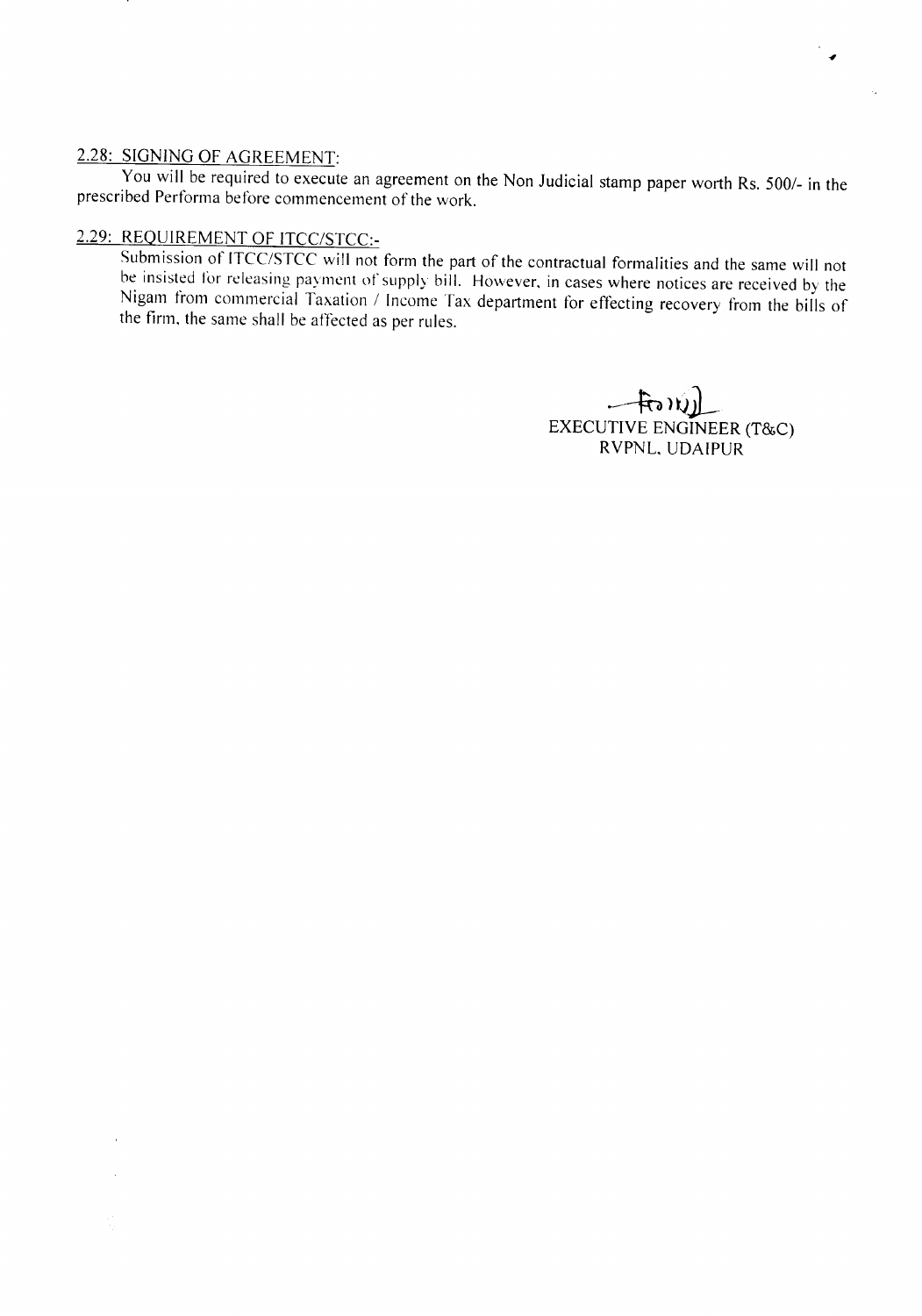## SECTION-III

## SCOPE OF WORK

- 1. Before placing the required transport vehicles you shall intimate one day in advance to Engineer in charge of the work for avoiding delay in loading and place the transport vehicles near the place suitable for loading and unloading at site.
- 2. One person nominated by the Engineer In charge will accompany with the transport vehicle and in his presence material will be transported, loaded, unloaded, weighted and stacked.
- 3. During the transportation if any person gets injured due to any accident, the compensation if any will be paid by contractor. No payment will be made on account of RVPN.

~ EXECUTIVE ENGINEER (T&C) RVPNL. UDAIPUR

,1

J.

 $\ddot{i}$ 

 $\chi$ 

A  $\frac{1}{12}4$ 

## TRANSPARENCY IN PUBLIC PROCUREMENT:

The Government of Rajasthan has enacted the Rajasthan Transparency in Public Procurement Act, 2012 and Rajasthan Transparency in Publich Procurement Rules. 2013. This procurement process is abided by the process and procedures of the aforesaid Act & Rule. In case the any clause (s), term(s)  $\&$  condition(s) in this tender document differ in its interpretation and context from it the later (i.e. GOR Act and Rule as mentioned above shall prevail.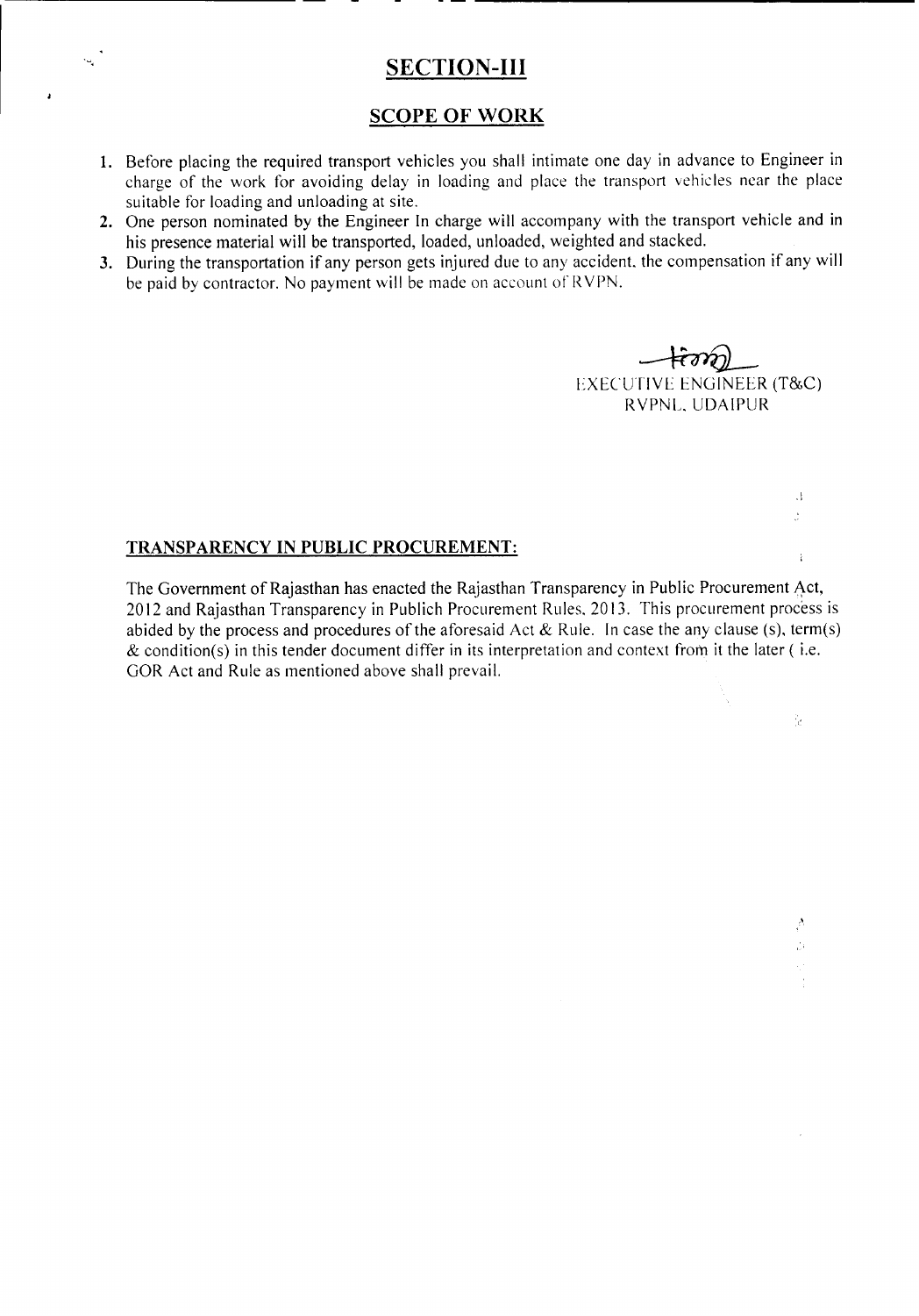## **Annexure** A : **Compliance with the Code of Integrity and No Conflict of Interest**

Any person participating in a procurement process shall -

- (a) not offer any bribe, reward or gift or any material benefit either directly or indirectly in exchange for an unfair advantage in procurement process or to otherwise influence the procurement process;
- (b) not misrepresent or omit that misleads or attempts to mislead so as to obtain a financial or other benefit or avoid an obligation;
- (c) nOI indulge in any collusion, Bid rigging or anti-competitive behavior to impair the transparency, fairness and progress of the procurement process;
- (d) not misuse any information shared between the procuring Entity and the Bidders with an intent to gain unfair advantage in the procurement process;
- (e) not indulge in any coercion including impairing or harming or threatening to do the same, directly or indirectly, to any party or to its property to influence the procurement process;
- (f) not obstruct any investigation or audit of a procurement process;
- (g) disclose conflict of interest, if any; and
- (h) disclose any previous transgressions with any Entity in India or any other country during the last three years or any debarment by any other procuring entity.

#### Conflict of Interest:-

"

...

The Ridder participating in a bidding process must not have a Conflict of Interest.

A Conflict of Interest is considered to be a situation in which a party has interests that could improperly influence that party's performance of official duties or responsibilities, contractual obligations, or compliance with applicable laws and regulations.

i. <sup>A</sup> Bidder may be considered to be in Conflict of Interest with one or more parties in <sup>a</sup> bidding process if, including but not limited to:

- a. have controlling partners/ shareholders in common; or
- b. receive or have received any direct or indirect subsidy from any of them; or
- c. have the same legal representative for purposes of the Bid; or
- d. have a relationship with each other, directly or through common third parties. that puts them in a position to have access to information about or influence on the Bid of another Bidder, or influence the decisions of the Procuring Entity regarding the bidding process; or
- e. the Bidder participates in more than one Bid in a bidding process. Participation by a Bidder in more than one Bid will result in the disqualification of all Bids in which the Bidder is involved. However, this does not limit the inclusion of the same subcontractor, not otherwise participating as a Bidder, in more than one Bid; or
- f. the Bidder or any of its affiliates participated as a consultant in the preparation of the design or technical specifications of the Goods, Works or Services that are the subject of the Bid; or
- g. Bidder or any of its affiliates has been hired (or is proposed to be hired) by the Procuring Entity as engineer-in-charge/ consultant for the contract.

Doc I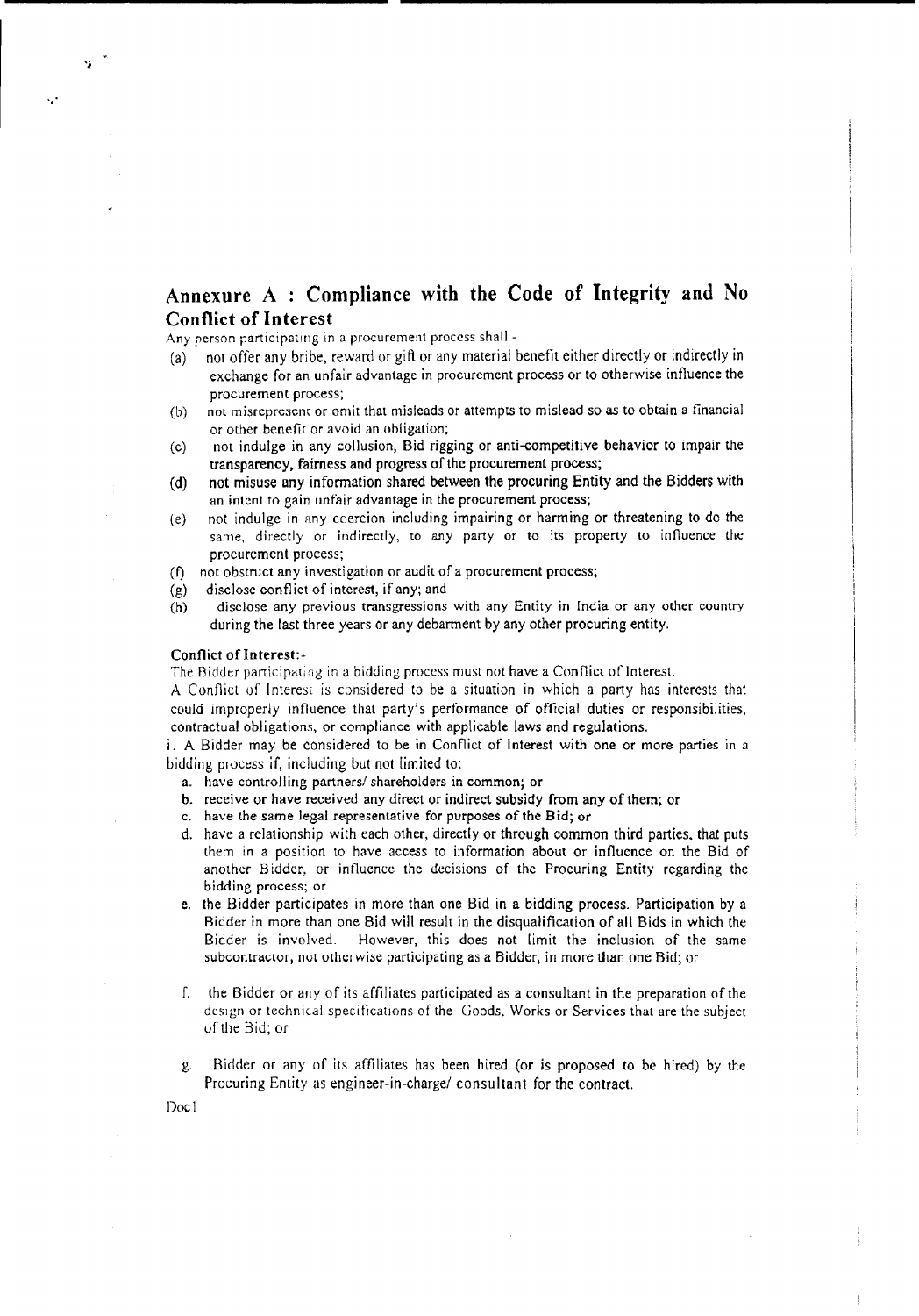# Annexure B : Declaration .by the Bidder regarding Qualifications

#### Declaration by the Bidder

I

In relation to my/our Bid submitted to .............................. for procurement of .............................. in response to their Notice Inviting Bids No " .. Dated.............. I/we hereby declare under Section 7 of Rajasthan Transparency in Public Procurement Act, 2012, that:

- t. *I/we* possess the necessary professional, technical, financial and managerial resources and competence required by the Bidding Document issued by the Procuring Entity;
- 2. l/we have fulfilled my/our obligation to pay such of the taxes payable to the Union and the State Government or any local authority as specified in the Bidding Document;
- 3. I/we are not insolvent, in receivership, bankrupt or being wound up, not have my/our affairs administered by a court or a judicial officer, not have my/our business activities suspended and not the subject of legal proceedings for any of the foregoing reasons;
- 4. lIwe do not have, and our directors and officers not have, been convicted of any criminal offence related to my/our professional conduct or the making of false statements or misrepresentations as to my/our qualifications to enter into a procurement contract within a period of three years preceding the commencement of this procurement process, or not have been otherwise disqualified pursuant to debarment proceedings;
- *5. l/we* do not have a conflict of interest as specified in the Act, Rules and the Bidding Document, which materially affects fair competition;
- Date: Place:

Signature of bidder Name: Designation: Address: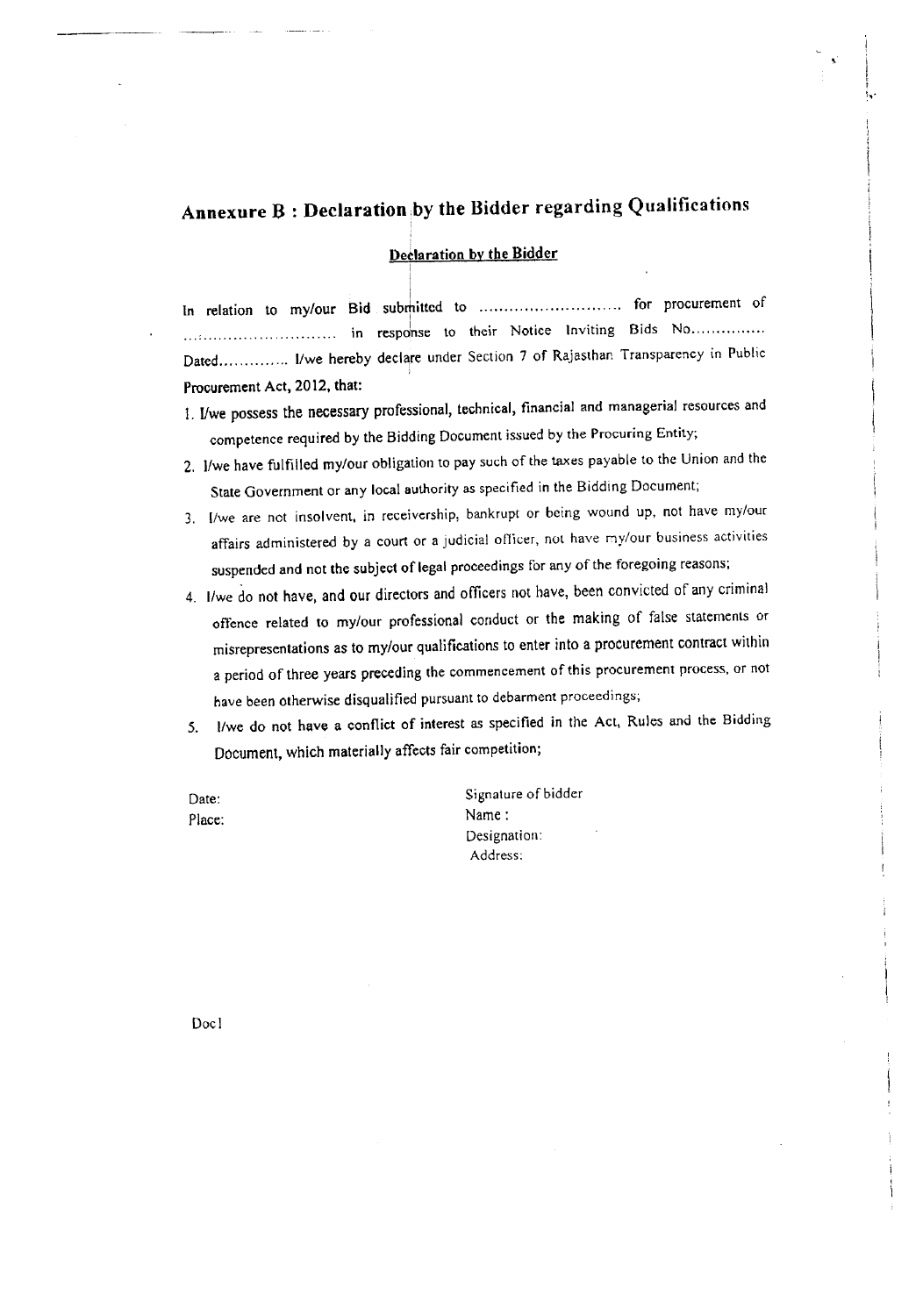**Annexure C : Grievance Redressal during Procurement Process .** The designation and address of the First Appellate Authority is <u>SELT2C), LICC</u>CO The designation and address of the Second Appellate Authority is **ZCE [T20]**, Udd. (1) Filing an appeal

-- - .. - ------

If any Bidder or prospective bidder is aggrieved that any decision, action or omission of the Procuring Entity is in contravention to the provisions of the Act or the Rules or the Guidelines issued thereunder, he may file an appeal to First Appellate Authority, as specified in the Bidding Document within a period of ten days from the date of such decision or action, omission, as the Case may be, clearly giving the specific ground or grounds on which he feels aggrieved:

Provided that after the declaration of a Bidder as successful the appeal may be filed only by a Bidder who has participated in procurement proceedings:

Provided further that in case a Procuring Entity evaluates the Technical Bids before the opening of the Financial Bids, an appeal related to the matter of Financial Bids may be tiled only by a Bidder whose Technical Bid is found to be acceptable.

- (2) The officer to whom an appeal is filed under para (1) shall deal with the appeal as expeditiously as possible and shall endeavour to dispose it of within thirty days from the date of the appeal.
- (3) If the officer designated under para (1) fails to dispose of the appeal filed within the period specified in para (2), or if the Bidder or prospective bidder or the Procuring Entity is aggrieved by the order passed by the First Appellate Authority, the Bidder or prospective bidder or the Procuring Entity, as the case may be, may file a second appeal to Second Appellate; Authority specified in the Bidding Document in this behalf within ft fteen days from the expiry of the period specified in para (2) or of the date of receipt of the order passed by the first Appellate Authority, as the case may be.

#### (4) Appeal not to lie in certain cases

No appeal shall lie against any decision of the Procuring Entity relating to the following matters, namely:-

- (a) determination of need of procurement;
- (b) provisions limiting participation of Bidders in the Bid process;
- (c) the decision of whether or not to enter into negotiations;
- (d) cancellation of a procurement process;
- (e) applicability of the provisions of confidentiality.

#### (5) Form of Appeal

- (a) An appeal under para (1) or (3) above shall be in the annexed Form along with as many copies as there arc respondents in the appeal.
- (b) Every appeal shall be accompanied by an order appealed against, if any, affidavit verifying the facts stated in the appeal and proof of payment of fee.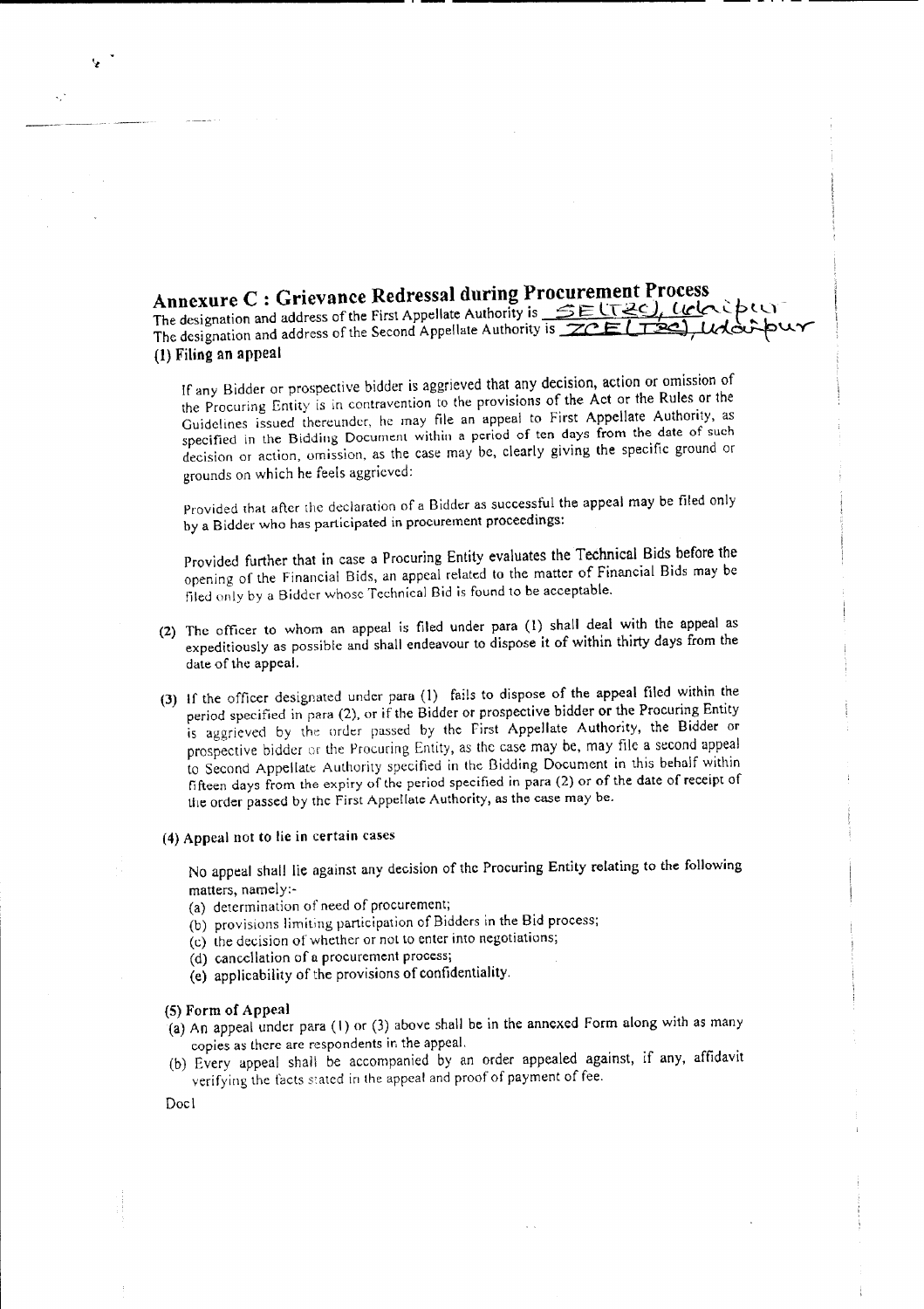- (c) Every appeal may be presented to First Appellate Authority or Second Appellate Authority, as the case may be, in person or through registered post or authorised representative.
- (6) Fee for filing appeal
- (a) Fee for first appeal shall be rupees two thousand five hundred and for second 'appeal shall be rupees ten thousand, which shall be non-refundable.
- (b) The fee shall be paid in the form of bank demand draft or banker's cheque of a Scheduled Bank in India payable in the name of Appellate Authority concerned.

#### (7) Procedure for disposal of appeal

- (a) The First Appellate Authority or Second Appellate Authority, as the case may be, upon filing of appeal, shall issue notice accompanied by copy of appeal, affidavit and documents, if any, to the respondents and fix date of hearing.
- (b) On the date fixed for hearing, the First Appellate Authority or Second Appellate Authority, as the case may be, shall,-
	- (i) hear all the parties to appeal present before him; and
	- (ii) peruse or inspect documents, relevant records or copies thereof relating to the matter.
- (c) After hearing the parties, perusal or inspection of documents and relevant records or copies thereof relating to the matter, the Appellate Authority concerned shall pass an order in writing and provide the copy of order to the parties to appeal free of cost
- (d) The order passed under sub-clause (c) above shall also be placed on the State Public Procurement Portal.

Doc I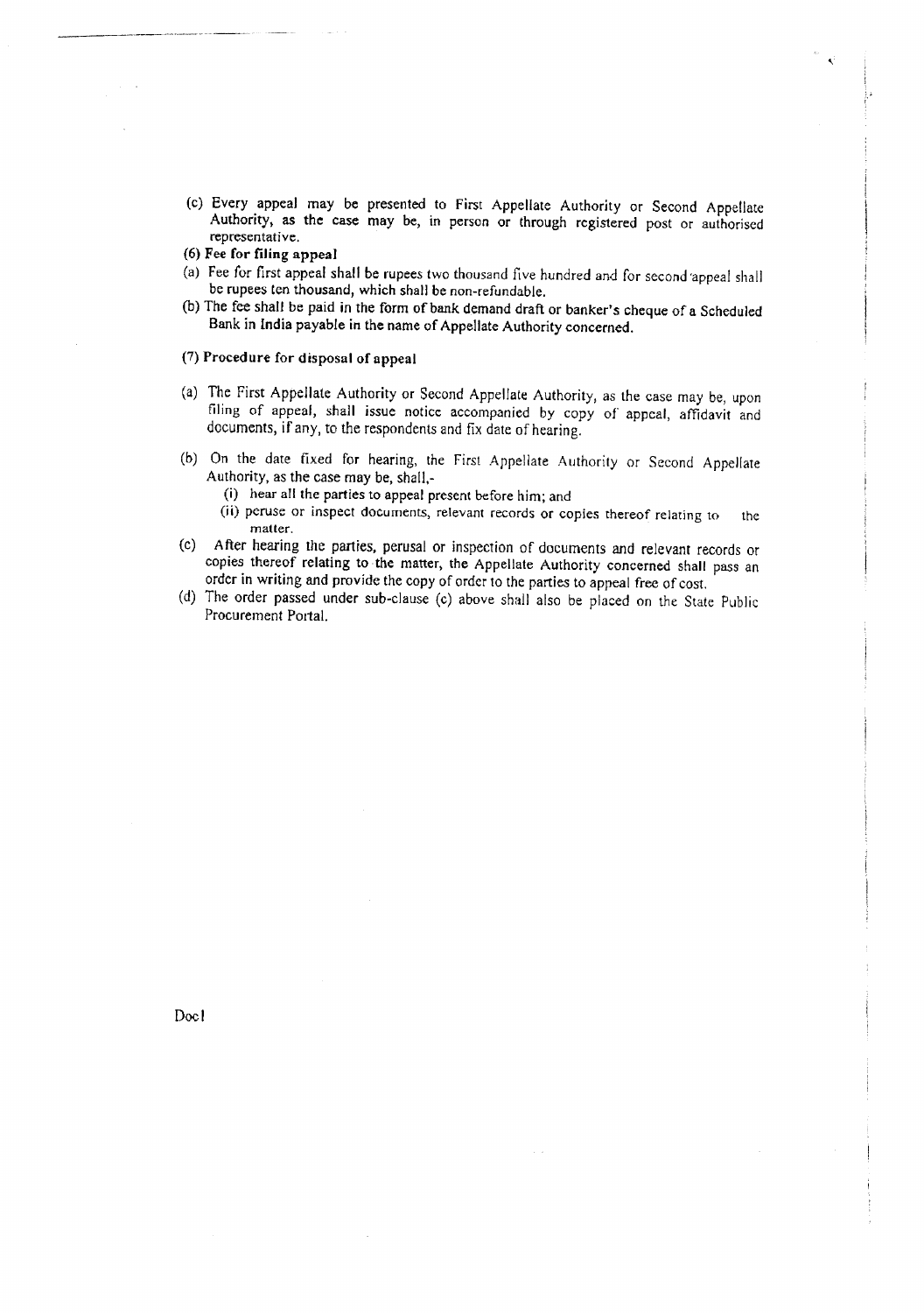# Annexure D : Additional Conditions of Contract

1. Correction of arithmetical errors

"

•,

Provided that a Financial Bid is substantially responsive, the Procuring Entity will correct arithmetical errors during evaluation of Financial Bids on the following basis:

- i. if there is a discrepancy between the unit price and the total price that is obtained by multiplying the unit price and quantity, the unit price shall prevail and the total price shall be corrected, unless in the opinion of the Procuring Entity there is an obvious misplacement of the decimal point in the unit price, in which case the total price as quoted shall govern and the unit price shall be corrected;
- ii. if there is an error in a total corresponding to the addition or subtraction of subtotals. the subtotals shall prevail and the total shall be corrected; and
- iii. if there is a discrepancy between words and figures, the amount in words shall prevail, unless the amount expressed in words is related to an arithmetic error, in which case the amount in figures shall prevail subject to (i) and (ii) above.

If the Bidder that submitted the lowest evaluated Bid does not accept the correction of errors, its Bid shall be disqualified and its Bid Security shall be forfeited or its Bid Securing Declaration shall be executed.

# 2. Procuring Entity's Right to Vary Quantities

(i) At the time of award of contract, the quantity of Goods, works or services originally specified in the Bidding Document may be increased or decreased by a specified percentage, but such increase or decrease shall not exceed twenty percent, of the quantity specified in the Bidding Document. It shall be without any change in the unit prices or other terms and conditions of the Bid and the conditions of contract.

(ii) If the Procuring Entity does not procure any subject matter of procurement or procures less than the quantity specified in the Bidding Document due to change in circumstances, the Bidder shall not be entitled for any claim or compensation except otherwise provided in the Conditions of Contract.

(iii) In case of procurement of Goods or services, additional quantity may be procured by placing a repeat order on the rates and conditions of the original order. However, the additional quantity shall not be more than 25% of the value of Goods of the original contract and shall be within one month from the date of expiry of last supply. If the Supplier fails to do so. the Procuring Entity shalt be free to arrange for the balance supply by limited Bidding or otherwise and the extra cost incurred shall be recovered from the Supplier.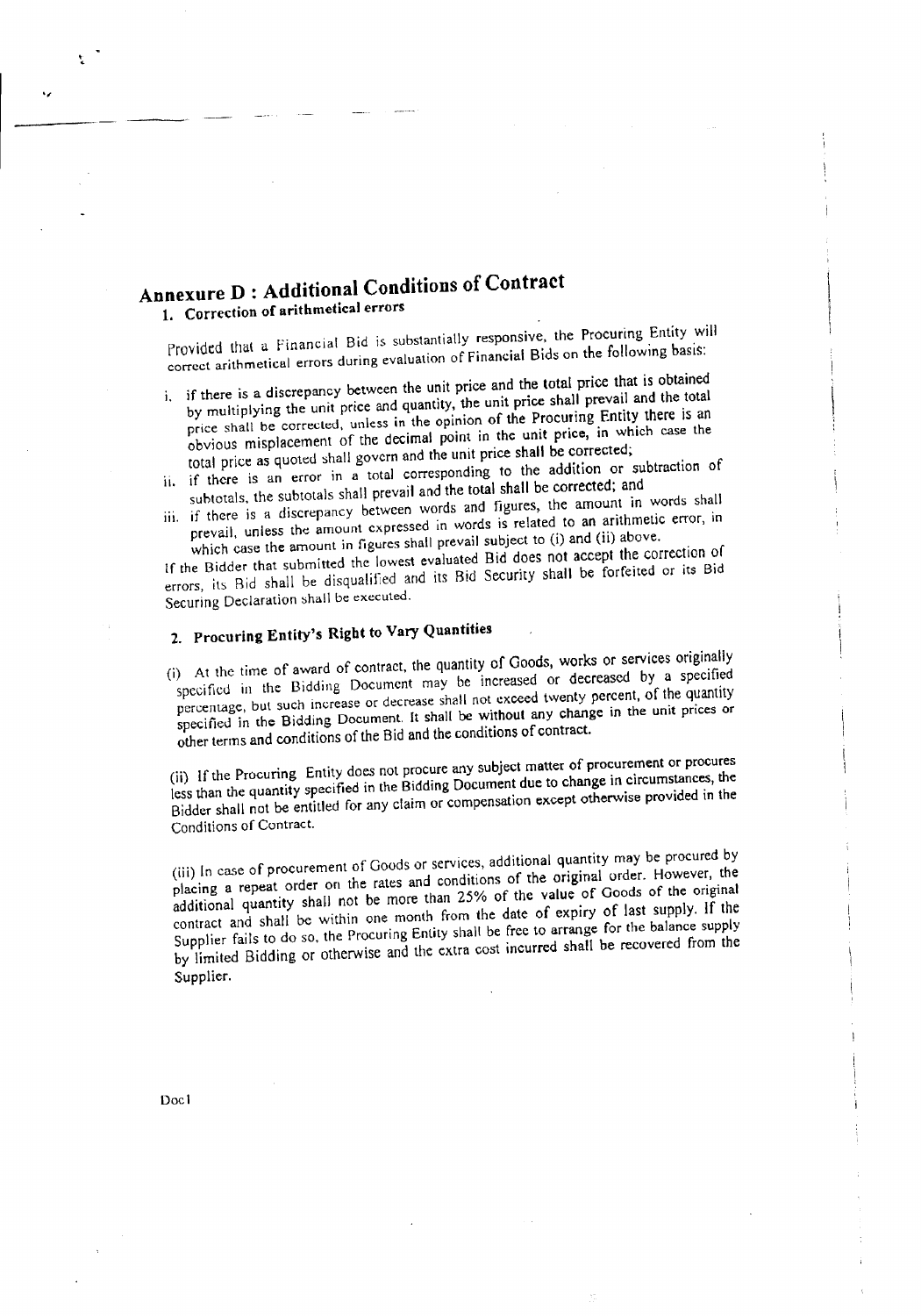#### 3. Dividing quantities among more than one Bidder at the time of award (In case of procurement of Goods)

 $\mathbf{v}$ 

As a general rule all the quantities of the subject matter of procurement shall be procured from the Bidder, whose Bid is accepted. However, when it is considered that the quantity of the subject matter of procurement to be procured is very large and it may not be in the capacity of the Bidder, whose Bid is accepted, to deliver the entire quantity or when it is considered that the subject matter of procurement to be procured is of critical and vital nature, in such cases, the quantity may be divided between the Bidder, whose Bid is accepted and the second lowest Bidder or even more Bidders in that order, in a fair, transparent and equitable manner at the rates of the Bidder, whose Bid is accepted.